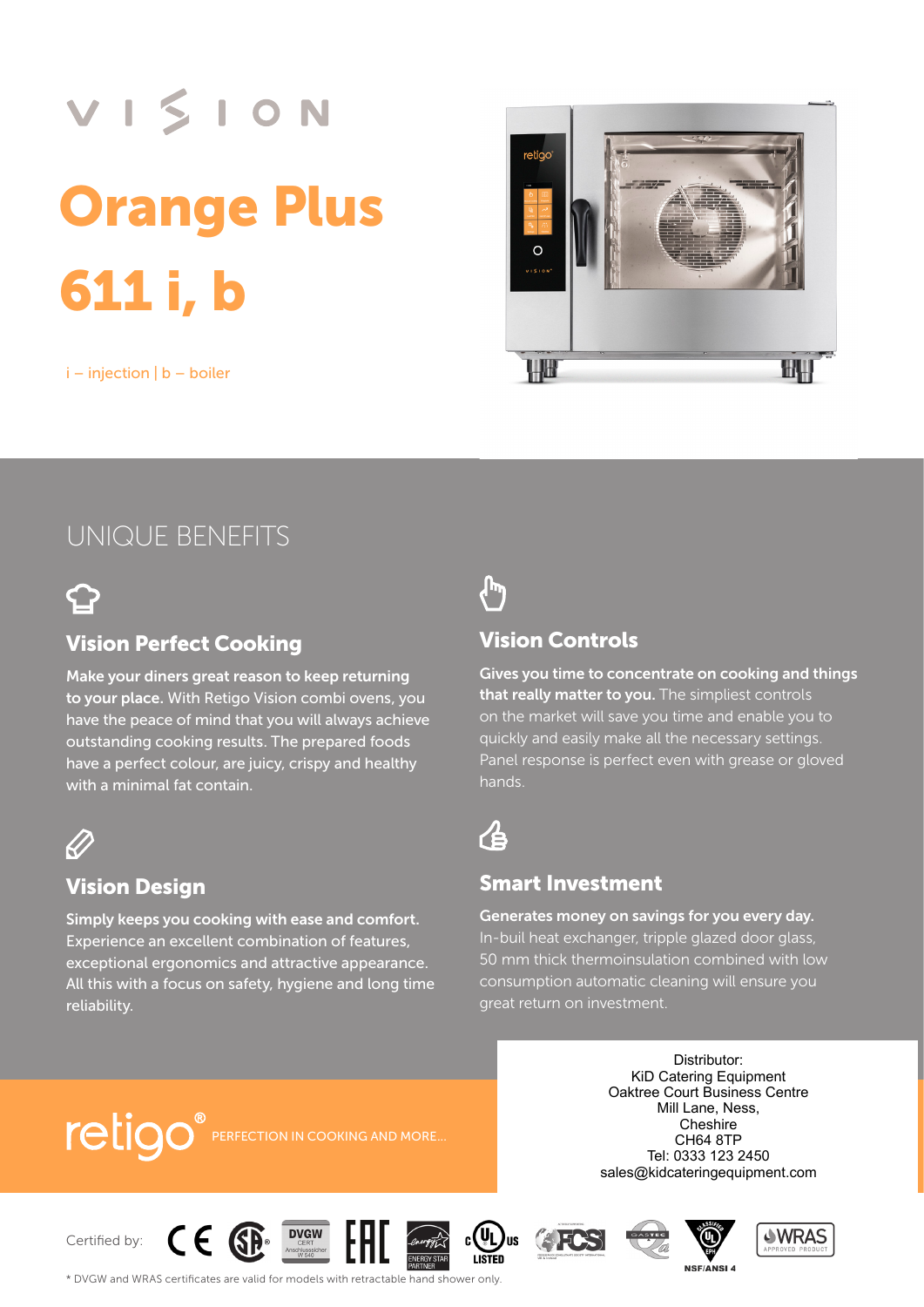## FEATURES & BENEFITS

#### **Cooking**

- Hot air 30 300 °C
- Combination 30 300 °C
- Steaming 30 130 °C
- Bio steaming 30 98 °C
- Over night cooking Saves time and money.
- Advanced steam generation system Two-step water preheating with in-built heat exchanger for perfect steam cooking results.
- Crosswise racks Safer and comfortable GN handling. Better product visual control.
- Regeneration/banqueting Cook, chill and regenerate to serve more diners in shorther times.
- Low temperature cooking Benefit from less weight loss, better taste.
- Automatic preheating/cooling minimises the loading temperature drop. Start cooking with the desired temperature.
- Sous-vide, Drying, Sterilization, Confit, Smoking Great way to make your menu special.

### Vision Controls

- 7" display Perfect overview, easy and intuitive control.
- 99 programs with 9 steps
- Continuous cooking time option Saves your time during busy operations.
- Automatic start The ability to schedule a delayed start.

### **Other equipment**

- Active Cleaning Low-cost automatic cleaning. No chef's time spent on cleaning any more.
- **Tripple glazed door glass** Advanced energy savings and external glass that does not burn you.
- 7 Fan speeds Precise control of air distribution for desired results with different products
- Automatic Fan stop No scalding when the door opened quickly.
- Auto-reversing fan Excellent evenness to deliver high product color and texture uniformity.
- Massive door handle Comfortable and safe handling with silver ion material contain for bacteria reduction.
- AISI 304 stainless steel Exceptional quality with a special coating for a extended life time.
- Hygienic cooking chamber with round inner corners Trouble free maintenance.
- Run-off tray under the door No slipping on wet floor.
- Two water inlets Saves a water treatment unit's capacity
- **WSS** (Water Saving System) Special drain system  $\theta$  in-built heat exchanger to save water related cost.
- Removable GN holders with 65 mm spacing

### **Conectivity**

- USB plug-in Transfer useful data easily to and from the combi oven.
- **Ethernet/LAN** Allows remote access for data management.
- VisionCombi software Program and pictogram management in your PC, HACCP data view.

#### Operation logs

- HACCP records Easy and immediate analysis of critical cooking points.
- Complete operating records

#### Service

- BCS\* (Boiler Control System) Nothing stops you steam cooking with the in-built advance direct steam generation system.
- SDS (Service Diagnostic System) Easy unit check up and trouble shooting.

### Unit options

- Left door
- Safety door opening in two steps
- One point core probe
- Flap valve
- Standard hand shower
- Retractable hand shower
- Connection to the system for power consumption optimalization

#### Optional accessories

ST 1116 stand with 16 x GN 1/1

- ST 1116FP flat pack stand with 16 x GN 1/1
- ST 1116CS stand ST1116 with wheels
- ST 1116H stand with 22 x GN1/1, height 900 mm
- STAND with place for Holdomat
- STAND with place for BC411P or BC511P, C
- VISION VENT condensation hood
- GN ADAPTER for 2 x GN1/2 or 3 x GN1/3
- TRAY HOLDERS with spacing 85, 70 mm or GN 400/600
- OIL SPRAY GUN
- VISION SMOKER
- ACCESSORIES Gastro containers, cleaning agents, water treatments

\* for boiler combi ovens only

Distributor: KiD Catering Equipment Oaktree Court Business Centre Mill Lane, Ness, **Cheshire** CH64 8TP Tel: 0333 123 2450 sales@kidcateringequipment.com

**TELIOO** PERFECTION IN COOKING AND MORE.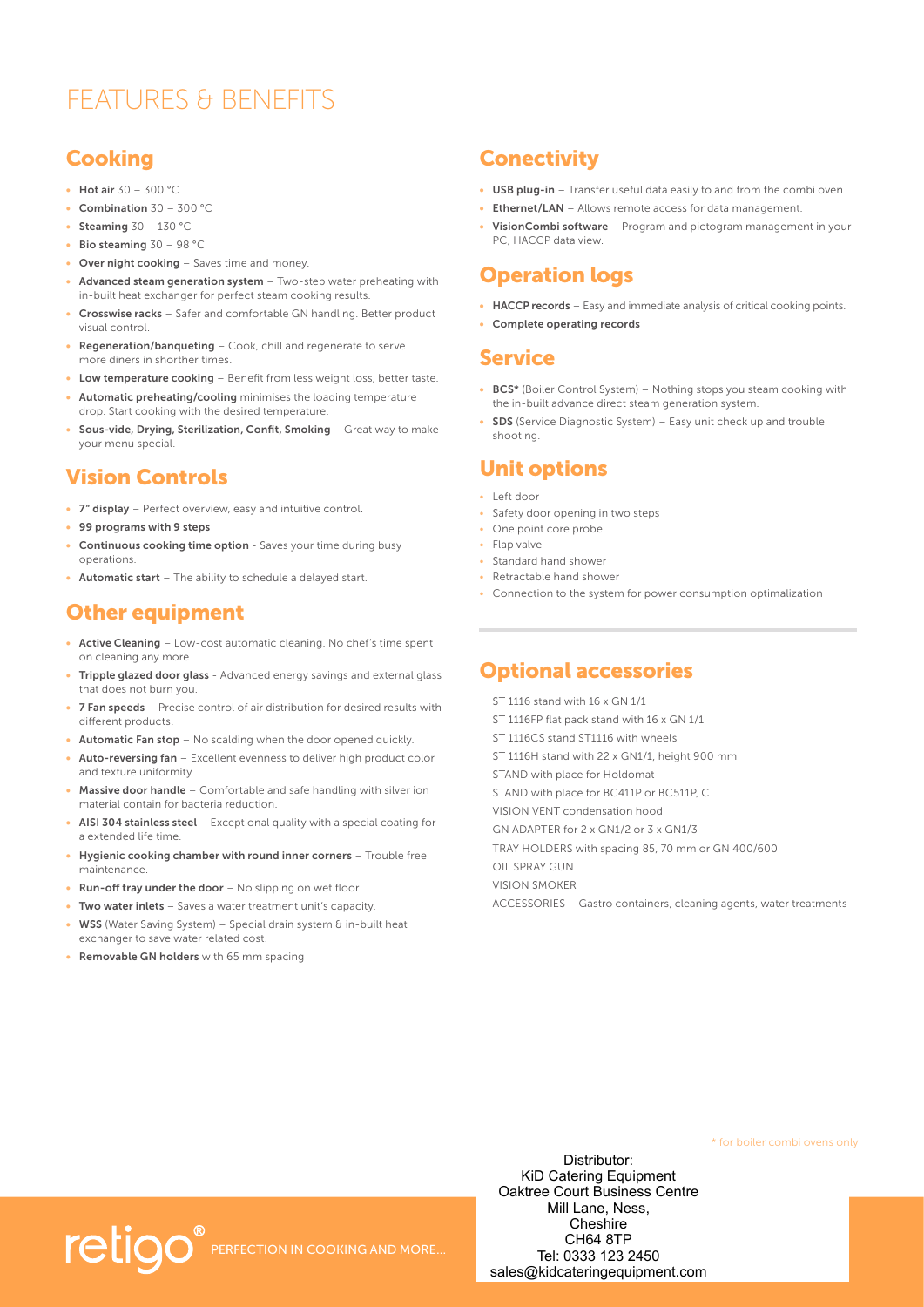## TECHNICAL DATA

| Model                   | $O 611 i+$            | $O$ 611 b+            |
|-------------------------|-----------------------|-----------------------|
| Technical specification | 2E0611IZ              | 2E0611BZ              |
| Heat source             | Electricity           | Electricity           |
| Steam generator         | Injection             | Boiler                |
| Capacity                | 7 x GN 1/1            | 7 x GN 1/1            |
| Capacity (optional)     | 5 x 600/400           | 5 x 600/400           |
| Capacity of meals       | $51 - 150$            | $51 - 150$            |
| Spacing                 | 65 mm                 | 65 mm                 |
| Dimensions (w x h x d)  | 933 x 786 x 821 mm    | 933 x 786 x 821 mm    |
| Weight                  | 116 kg                | 122 kg                |
| Total power             | 10,9 kW               | 10,9 kW               |
| Heat power              | 10,3 kW               | 10,3 kW               |
| Steam generator power   |                       | 9 kW                  |
| Fuse                    | 16 A                  | 16 A                  |
| Voltage                 | 3N~/380-415V/50-60 Hz | 3N~/380-415V/50-60 Hz |
| Noise level             | max. 70 dBA           | max. 70 dBA           |
| Water/Drain connection  | G 3/4" / 50 mm        | G 3/4" / 50 mm        |
| Temperature             | $30 - 300$ °C         | $30 - 300 °C$         |

#### STACKING OPTIONS

| Lower unit | Upper unit |
|------------|------------|
| 611        | 611        |
| 1011       | 611        |
| 611        | 611 ig     |

#### OPTIONAL VOLTAGE

3~/400V/50-60Hz

#### MARINE VERSION\*

\*Marine Version includes: special voltage specification, door piston for slow door open, special tray holders with barrier against slipping of GN. Available for units equipped with advanced direct system only.



Distributor: KiD Catering Equipment Oaktree Court Business Centre Mill Lane, Ness, Cheshire CH64 8TP Tel: 0333 123 2450 sales@kidcateringequipment.com